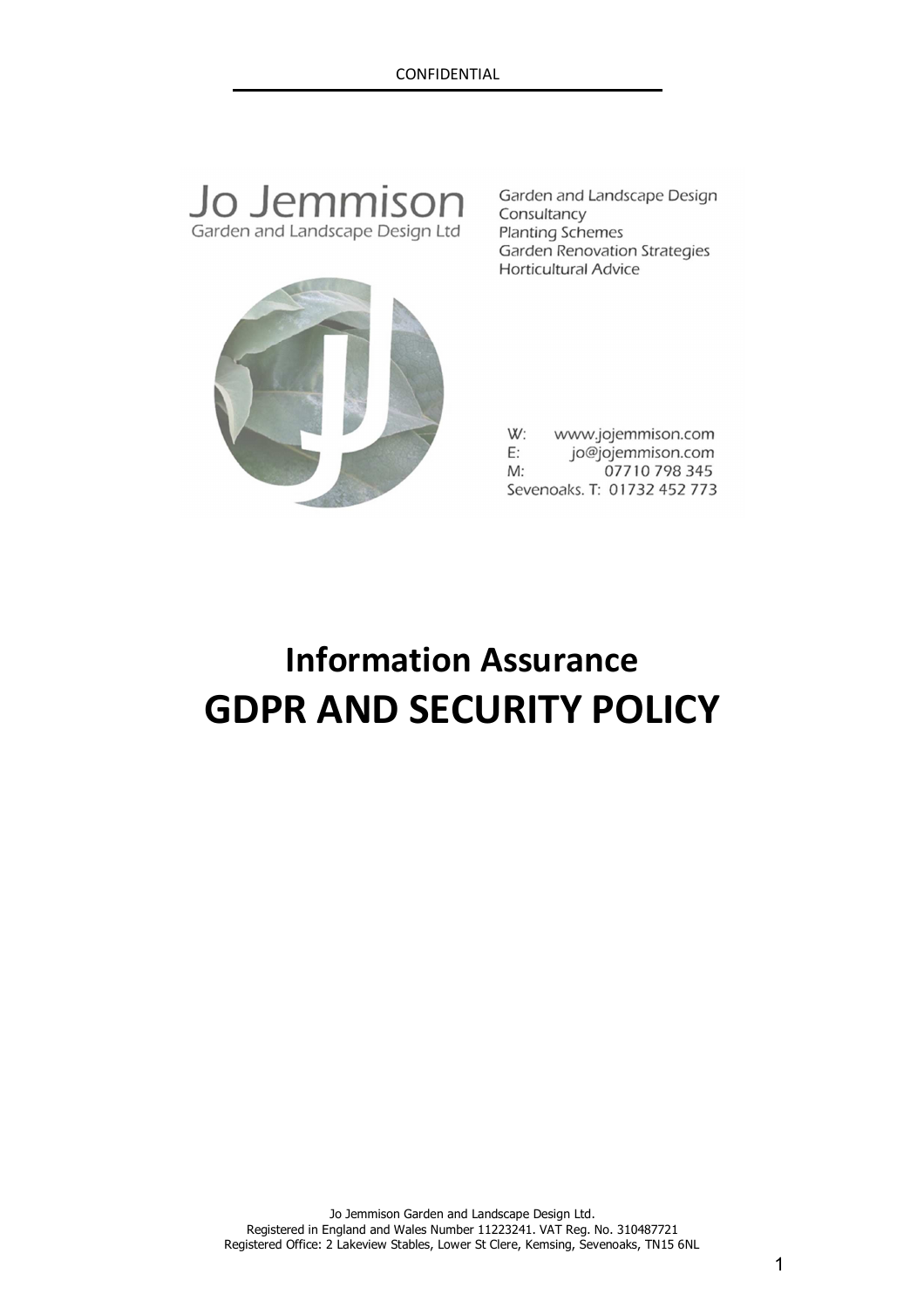| <b>Policy title:</b> | Jo Jemmison Garden and Landscape Design Ltd.<br><b>INFORMATION SECURITY POLICY</b> |                                                  |
|----------------------|------------------------------------------------------------------------------------|--------------------------------------------------|
| <b>Issue date:</b>   | 29/11/21                                                                           | 29/11/22<br>Date policy is<br>to be<br>reviewed: |
| <b>Version:</b>      | <b>Issued by: Jo Jemmison</b>                                                      |                                                  |

## **Scope:**

| <b>Associated</b>   | <b>GDPR</b> letter issued to staff |
|---------------------|------------------------------------|
| documentation:      |                                    |
| <b>Appendices:</b>  |                                    |
| <b>Approved by:</b> | Jo Jemmison                        |
| Date:               | 29/11/21                           |

| <b>Review and</b>           | Annually from review date above. |
|-----------------------------|----------------------------------|
| consultation process:       |                                  |
| <b>Responsibility for</b>   | Jo Jemmison: Director            |
| <b>Implementation &amp;</b> |                                  |
| <b>Training:</b>            |                                  |

| <b>Revisions:</b> |                | [Enter details of revisions below] |
|-------------------|----------------|------------------------------------|
| Date:             | <b>Author:</b> | <b>Description:</b>                |
|                   |                |                                    |
|                   |                |                                    |
|                   |                |                                    |

| <b>Distribution</b> | Link on Website                                     |
|---------------------|-----------------------------------------------------|
|                     | Email to staff                                      |
|                     | Link on Trello internal Poject management software. |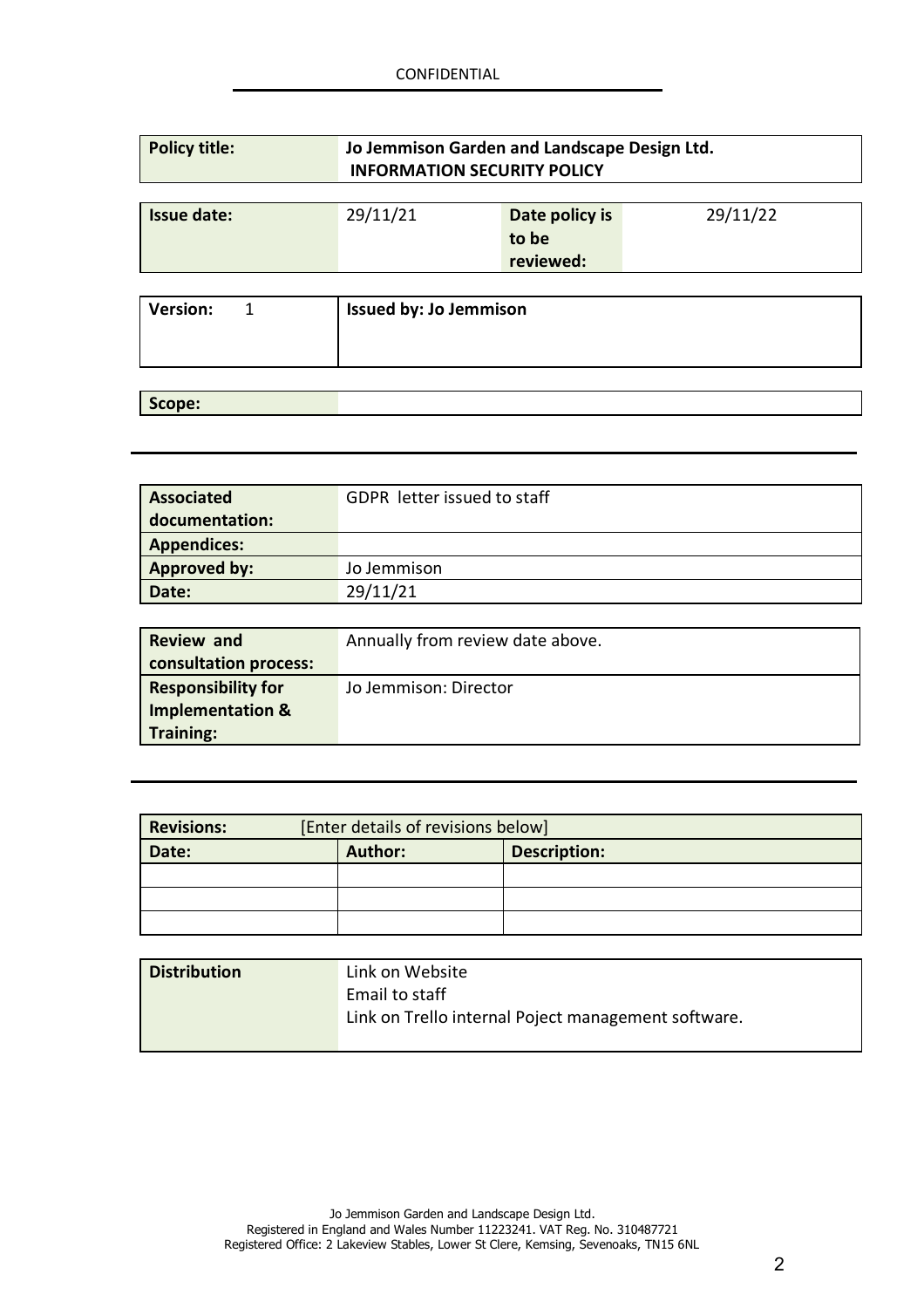## **Contents**

| 1. |                          |   |
|----|--------------------------|---|
| 2. |                          |   |
| 3. |                          |   |
| 4. |                          |   |
| 5. |                          |   |
|    |                          |   |
|    |                          |   |
|    |                          |   |
| 6. |                          |   |
|    |                          |   |
|    |                          |   |
|    |                          |   |
|    |                          |   |
|    |                          |   |
|    |                          |   |
|    |                          |   |
|    |                          |   |
| 7. |                          |   |
|    |                          |   |
|    |                          |   |
|    |                          |   |
|    |                          |   |
|    |                          |   |
|    |                          |   |
|    |                          |   |
| 8. |                          |   |
| 9. |                          |   |
|    |                          |   |
|    |                          |   |
|    |                          |   |
|    |                          |   |
|    |                          |   |
|    | External Cloud Services. | 8 |
|    |                          |   |
|    |                          |   |
|    |                          |   |
|    |                          |   |
|    |                          |   |
|    |                          |   |
|    |                          |   |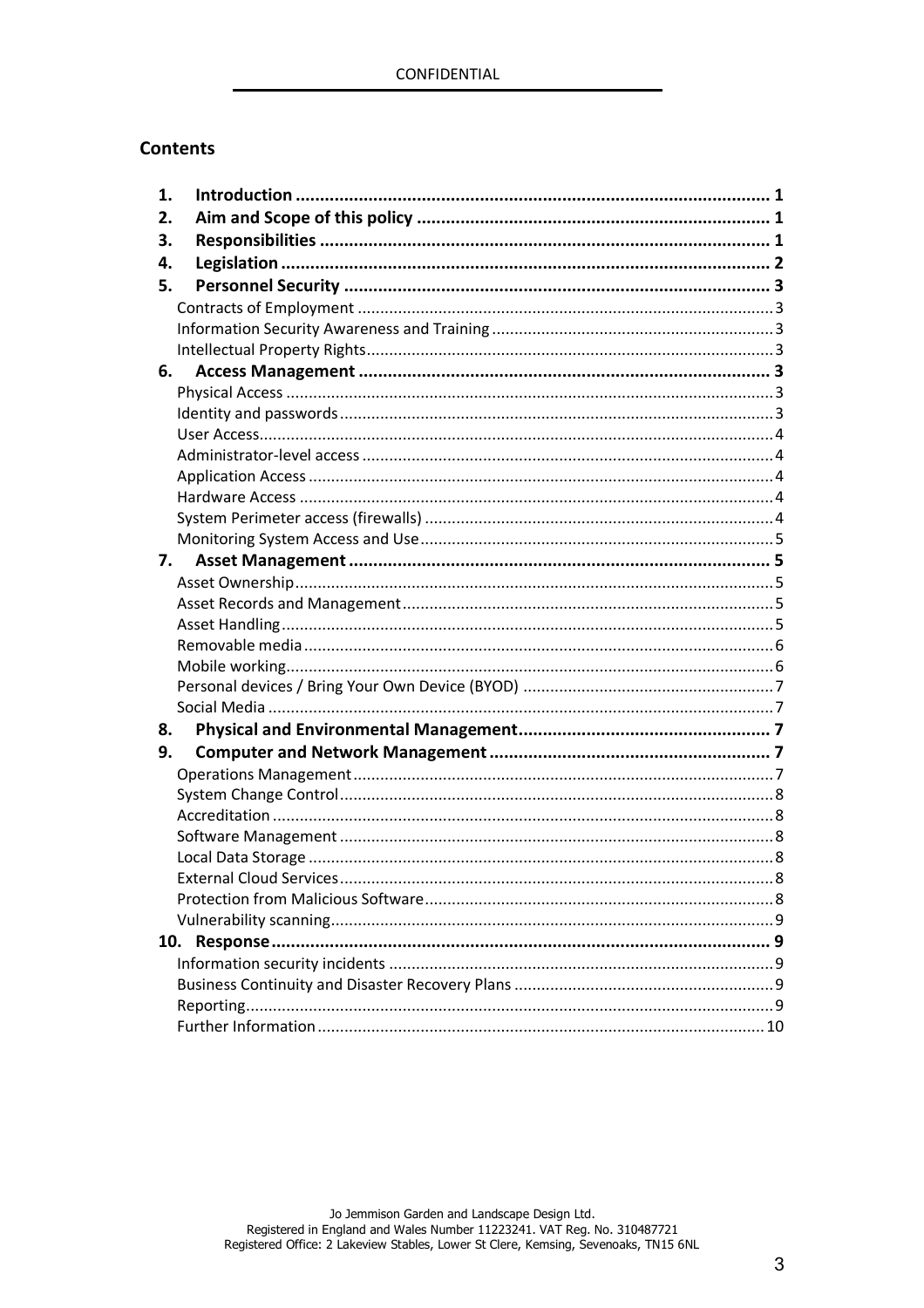## **1. Introduction**

This information security policy is a key component of Jo Jemmison Garden and Landscape Design Ltd. management framework. It sets the requirements and responsibilities for maintaining the security of information within Jo Jemmison Garden and Landscape Design Ltd.. This policy may be supported by other policies and by guidance documents to assist putting the policy into practice day-to-day.

## **2. Aim and Scope of this policy**

- The aims of this policy are to set out the rules governing the secure management of our information assets by:
	- preserving the **confidentiality, integrity and availability** of our business information
	- ensuring that all members of staff are aware of and fully comply with the relevant **legislation** as described in this and other policies
	- ensuring an approach to security in which all members of staff fully understand their own **responsibilities**
	- creating and maintaining within the organisation a level of **awareness** of the need for information
	- detailing how to **protect** the information assets under our control
- This policy applies to all information/data, information systems, networks, applications, locations and staff of Jo Jemmison Garden and Landscape Design Ltd. or supplied under contract to it.

## **3. Responsibilities**

- Ultimate responsibility for information security rests with the Chief Executive of Jo Jemmison Garden and Landscape Design Ltd., on a day-to-day basis the director shall be responsible for managing and implementing the policy and related procedures.
- Responsibility for maintaining this Policy, the business Information Risk Register and for recommending appropriate risk management measures is held by the Director. Both the Policy and the Risk Register shall be reviewed by the Director at least annually.
- Line Managers are responsible for ensuring that their permanent staff, temporary staff and contractors are aware of:
	- o The information security policies applicable in their work areas
	- o Their personal responsibilities for information security
	- o How to access advice on information security matters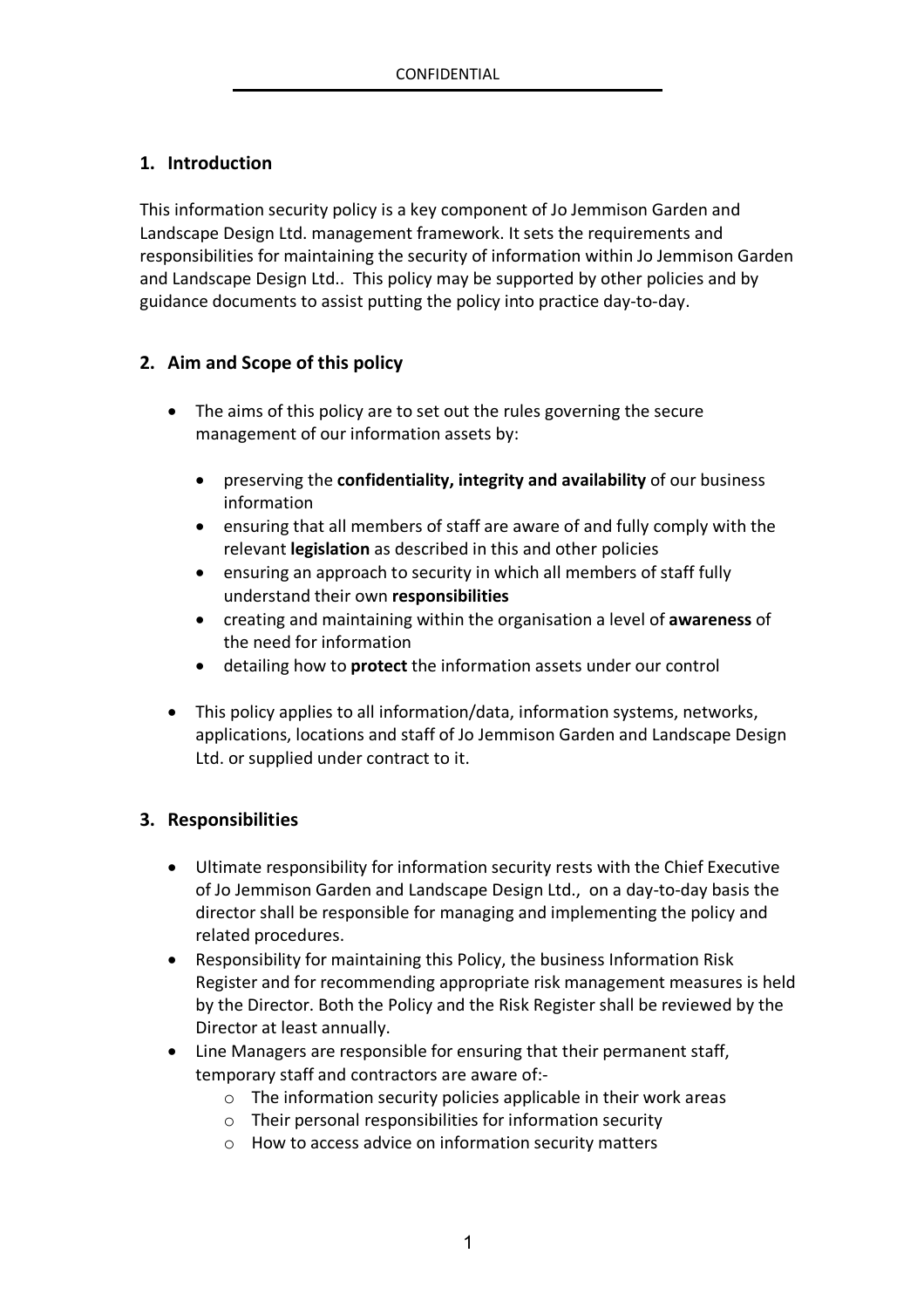- All staff shall comply with the information security policy and must understand their responsibilities to protect the company's data. Failure to do so may result in disciplinary action.
- Line managers shall be individually responsible for the security of information within their business area.
- Each member of staff shall be responsible for the operational security of the information systems they use.
- Each system user shall comply with the security requirements that are currently in force, and shall also ensure that the confidentiality, integrity and availability of the information they use is maintained to the highest standard.
- Access to the organisation's information systems by external parties shall only be allowed where a contract that requires compliance with this information security policy is in place. Such a contracts shall require that the staff or subcontractors of the external organisation comply with all appropriate security policies.

## **4. Legislation**

- Jo Jemmison Garden and Landscape Design Ltd. is required abide by certain UK, European Union and international legislation. It also may be required to comply to certain industry rules and regulations.
- The requirement to comply with legislation shall be devolved to employees and agents of the Jo Jemmison Garden and Landscape Design Ltd., who may be held personally accountable for any breaches of information security for which they are responsible.
- In particular, Jo Jemmison Garden and Landscape Design Ltd. is required to comply with:

[edit as appropriate]

- The Data Protection Act (1998)
- The Data Protection (Processing of Sensitive Personal Data) Order 2000.
- The Copyright, Designs and Patents Act (1988)
- The Computer Misuse Act (1990)
- The Health and Safety at Work Act (1974)
- Human Rights Act (1998)
- Regulation of Investigatory Powers Act 2000
- Freedom of Information Act 2000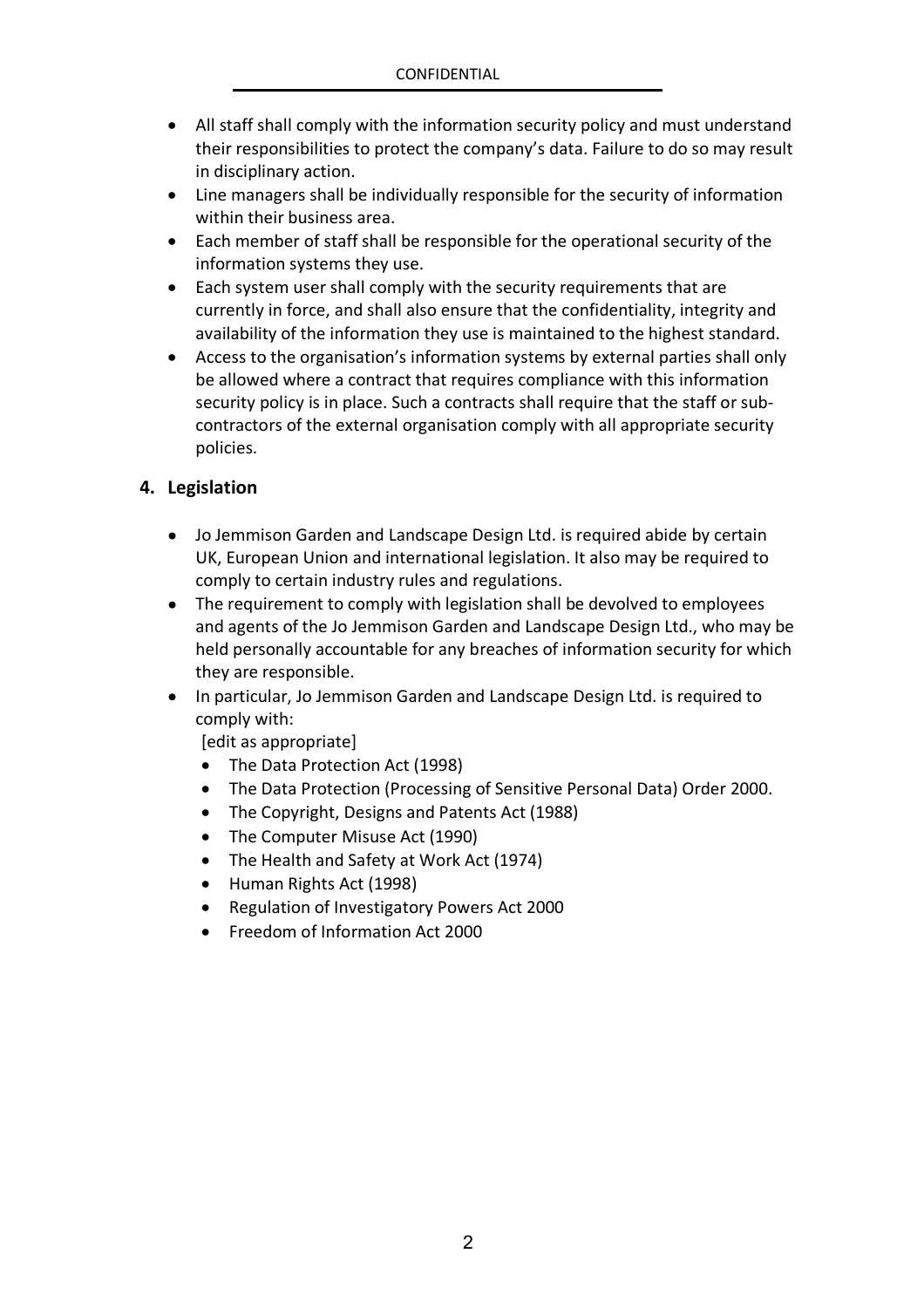## **5. Personnel Security**

#### **Contracts of Employment**

- Staff security requirements shall be addressed at the recruitment stage and all contracts of employment shall contain a security and confidentiality clause.
- References for new staff shall be verified and a passport, driving license or other document shall be provided to confirm identity.
- Information security expectations of staff shall be included within appropriate job definitions.
- Whenever a staff member leaves the company their accounts will be disabled the same day they leave.

#### **Information Security Awareness and Training**

- The aim of the training and awareness programmes are to ensure that the risks presented to information by staff errors and by bad practice are reduced.
- Information security awareness training shall be included in the staff induction process and shall be carried out annually for all staff
- An on-going awareness programme shall be established and maintained in order to ensure that staff awareness of information security is maintained and updated as necessary.

#### **Intellectual Property Rights**

- The organisation shall ensure that all software is properly licensed and approved by the Director. Individual and Jo Jemmison Garden and Landscape Design Ltd. intellectual property rights shall be protected at all times.
- Users breaching this requirement may be subject to disciplinary action.

#### **6. Access Management**

#### **Physical Access**

 Only authorised personnel who have a valid and approved business need shall be given access to areas containing information systems or stored data.

#### **Identity and passwords**

 Passwords must offer an adequate level of security to protect systems and data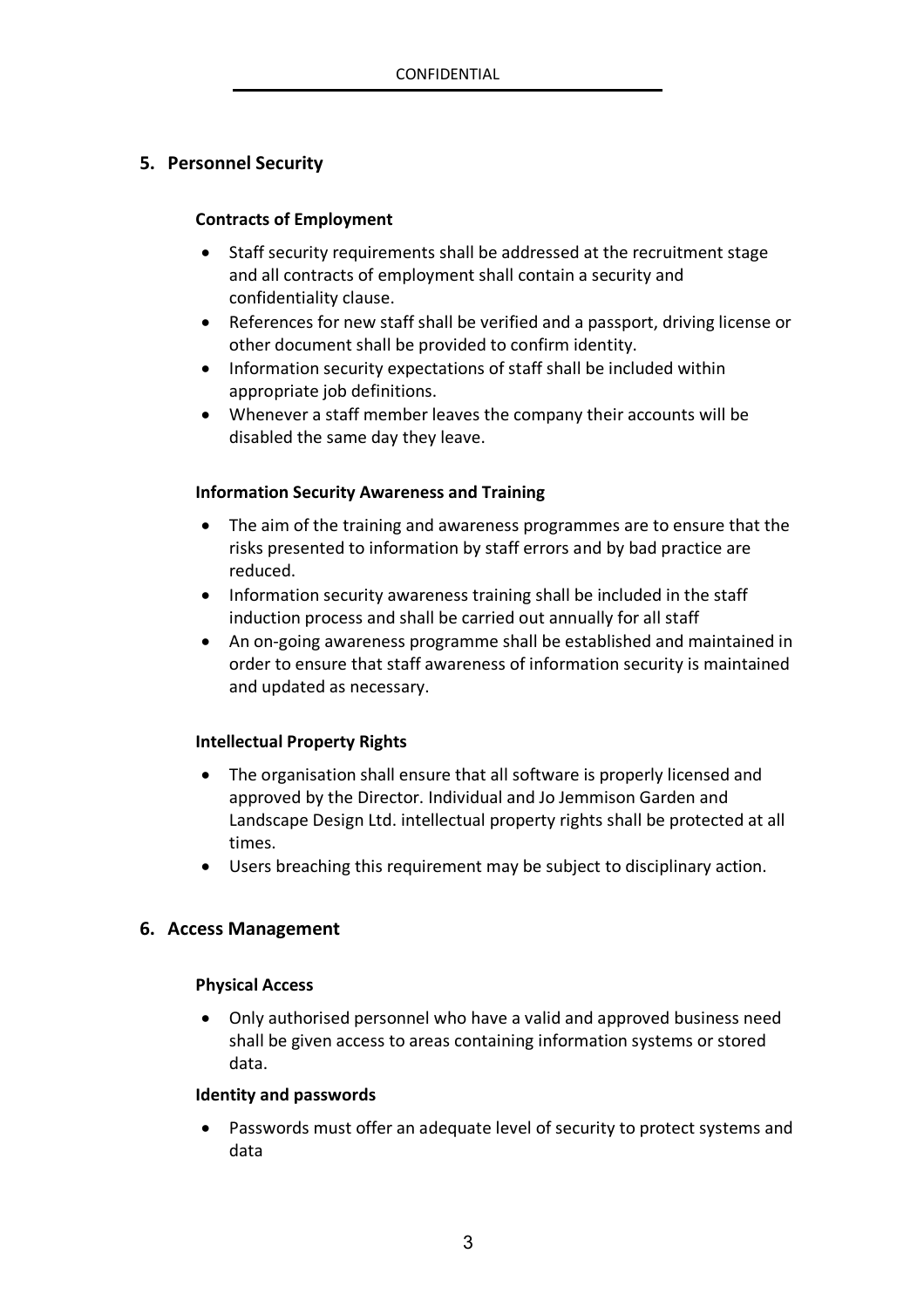- All passwords shall be eight characters or longer and contain at least two of the following: uppercase letters, lowercase letters and numbers
- All administrator-level passwords shall be changed at least every 120 days
	- Where available, two-factor authentication shall be used to provide additional security
	- All users shall use uniquely named user accounts
	- Generic user accounts that are used by more than one person or service shall not be used.

#### **User Access**

 Access to information shall be based on the principle of "least privilege" and restricted to authorised users who have a business need to access the information.

#### **Administrator-level access**

- Administrator-level access shall only be provided to individuals with a business need who have been authorised by the Director
- A list of individuals with administrator-level access shall be held by the director and shall be reviewed every 6 months
- Administrator-level accounts shall not be used for day-to-day activity. Such accounts shall only be used for specific tasks requiring administrator privileges.

#### **Application Access**

- Access to data, system utilities and program source libraries shall be controlled and restricted to those authorised users who have a legitimate business need e.g. systems or database administrators.
- Authorisation to use an application shall depend on a current licence from the supplier.

#### **Hardware Access**

 Where indicated by a risk assessment, access to the network shall be restricted to authorised devices only

#### **System Perimeter access (firewalls)**

- The boundary between business systems and the Internet shall be protected by firewalls, which shall be configured to meet the threat and continuously monitored.
- All servers, computers, laptops, mobile phones and tablets shall have a firewall enabled, if such a firewall is available and accessible to the device's operating system.
- The default password on all firewalls shall be changed to a new password that complies to the password requirements in this policy, and shall be changed regularly
- All firewalls shall be configured to block all incoming connections.
- If a port is required to be opened for a valid business reason, the change shall be authorised following the system change control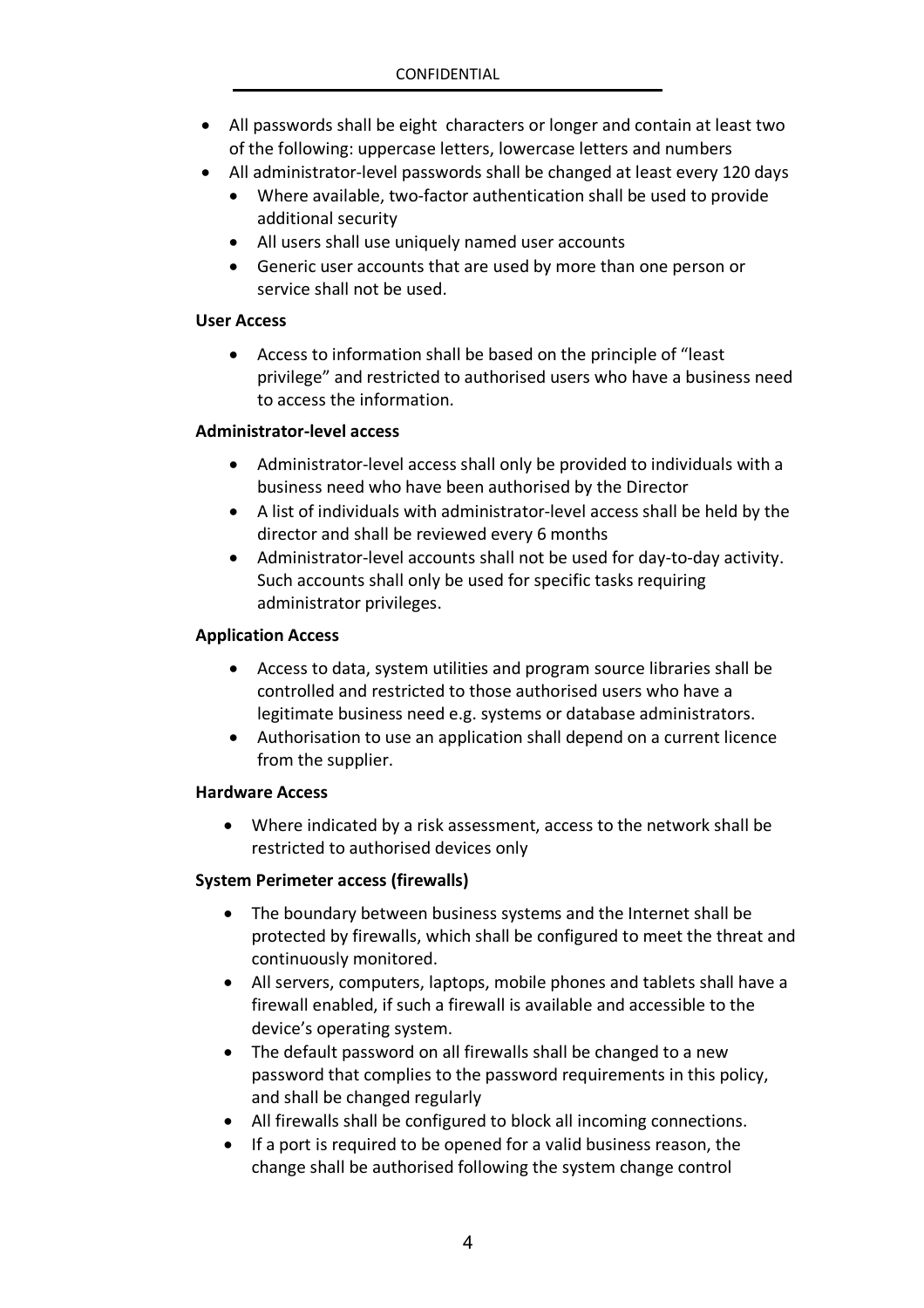process. The port shall be closed when there is no longer a business reason for it to remain open.

#### **Monitoring System Access and Use**

- An audit trail of system access and data use by staff shall be maintained wherever practical and reviewed on a regular basis.
- The business reserves the right to monitor and systems or communications activity where it suspects that there has been a breach of policy in accordance with the Regulation of Investigatory Powers Act (2000).

#### **7. Asset Management**

#### **Asset Ownership**

 Each information asset, (hardware, software, application or data) shall have a named custodian who shall be responsible for the information security of that asset.

#### **Asset Records and Management**

- An accurate record of business information assets, including source, ownership, modification and disposal shall be maintained.
- All data shall be securely wiped from all hardware before disposal.

#### **Asset Handling**

- Jo Jemmison Garden and Landscape Design Ltd. shall identify particularly valuable or sensitive information assets through the use of data classification.
- All staff are responsible for handling information assets in accordance with this security policy. Where possible the data classification shall be marked upon the asset itself.
- All company information shall be categorised into one of the three categories in the table below based on the description and examples provided:

| Category | <b>Description</b>                                                                                      | <b>Example</b>                                                                                                                                                                |
|----------|---------------------------------------------------------------------------------------------------------|-------------------------------------------------------------------------------------------------------------------------------------------------------------------------------|
| Public   | Information which is not<br>confidential and can be made<br>available publicly through any<br>channels. | Details of products<br>$\bullet$<br>and services on the<br>website<br>Published company<br>$\bullet$<br>information<br>Social media<br>$\bullet$<br>updates<br>Press releases |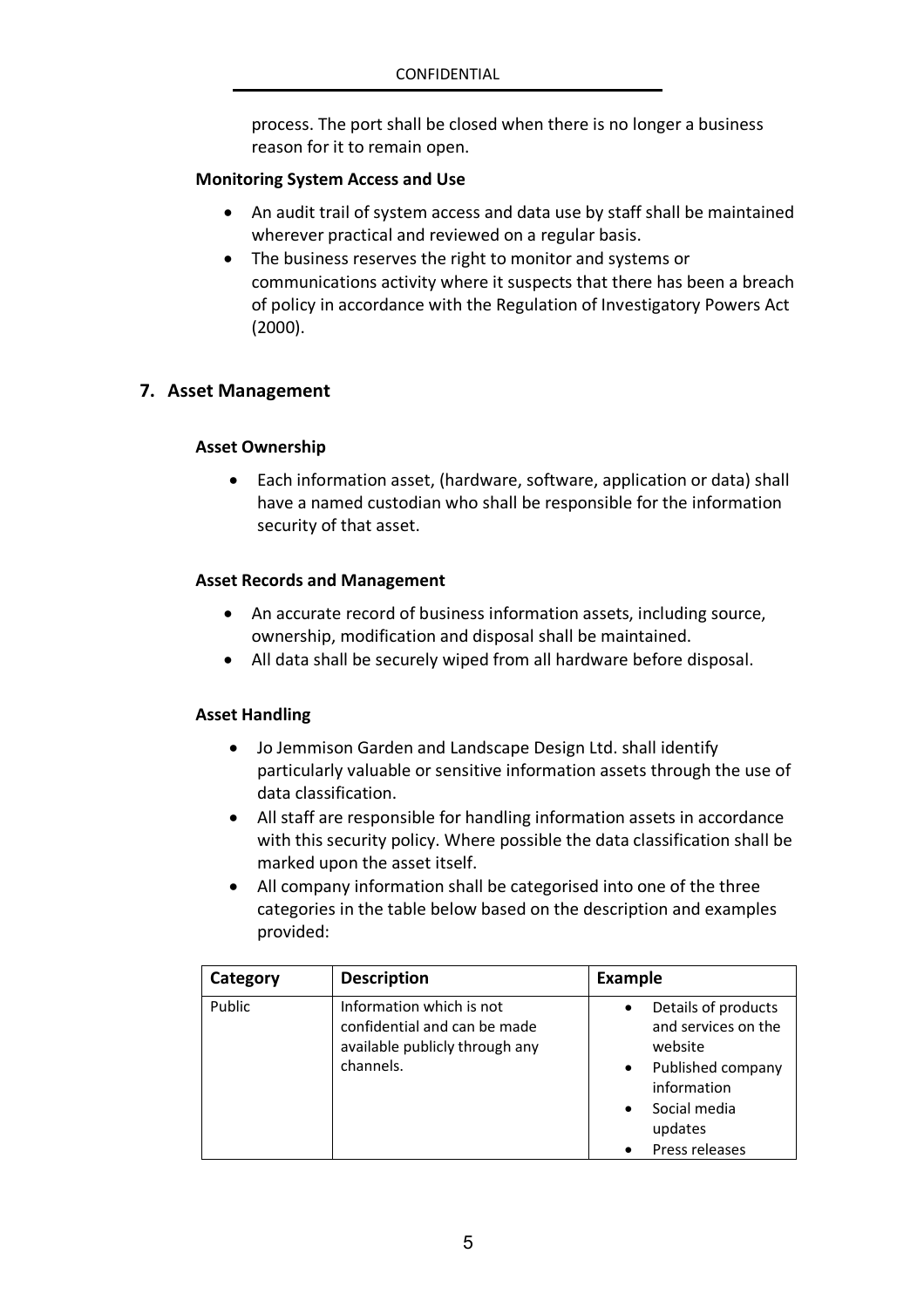| Amber           | Information which, if lost or or                                 | Company operating                      |
|-----------------|------------------------------------------------------------------|----------------------------------------|
| Information     | made available to unauthorised                                   | procedures and                         |
|                 | persons could impact the                                         | policy                                 |
|                 | company's effectiveness, benefit                                 | Client contact                         |
|                 | competitors or cause                                             | details                                |
|                 | embarrassment to the organisation                                | Company plans and                      |
|                 | and/or its partners                                              | financial                              |
|                 |                                                                  | information                            |
|                 |                                                                  | Basic employee                         |
|                 |                                                                  | information                            |
|                 |                                                                  | including personal                     |
|                 |                                                                  | data                                   |
|                 |                                                                  |                                        |
| Red Information | Information which, if lost or made                               | Client intellectual                    |
|                 | available to unauthorised persons,                               | property                               |
|                 | could cause severe impact on the                                 | Data in e-commerce                     |
|                 | company's ability to operate or                                  | systems                                |
|                 | cause significant reputational                                   | Employee salary                        |
|                 | damage and distress to the                                       | details                                |
|                 | organisation and/or its partners.                                | Any information                        |
|                 |                                                                  | defined as                             |
|                 | This information requires the<br>highest levels of protection of | "sensitive personal                    |
|                 | confidentiality, integrity and                                   | data" under the<br>Data Protection Act |
|                 | availability.                                                    |                                        |

#### **Removable media**

- Only company provided removable media (such as USB memory sticks and recordable CDs/DVDs) shall be used to store business data and its use shall be recorded (e.g. serial number, date, issued to, returned).
- Removable media of all types that contain software or data from external sources, or that has been used on external equipment, require the approval of the Director before they may be used on business systems. Such media must be scanned by anti-virus before being used.
- Where indicated by the risk assessment, systems shall be prevented from using removable media.

#### **Users breaching these requirements may be subject to disciplinary action**

#### **.Mobile working**

- Where necessary, staff may use company-supplied mobile devices such as phones, tablets and laptops to meet their job role requirements
- Use of mobile devices for business purposes (whether business-owned or personal devices) requires the approval of the Director.
- Such devices must have anti-malware software installed (if available for the device), must have PIN, password or other authentication configured, must be encrypted (if available for the device) and be capable of being remotely wiped. They must also comply with the software management requirements within this policy.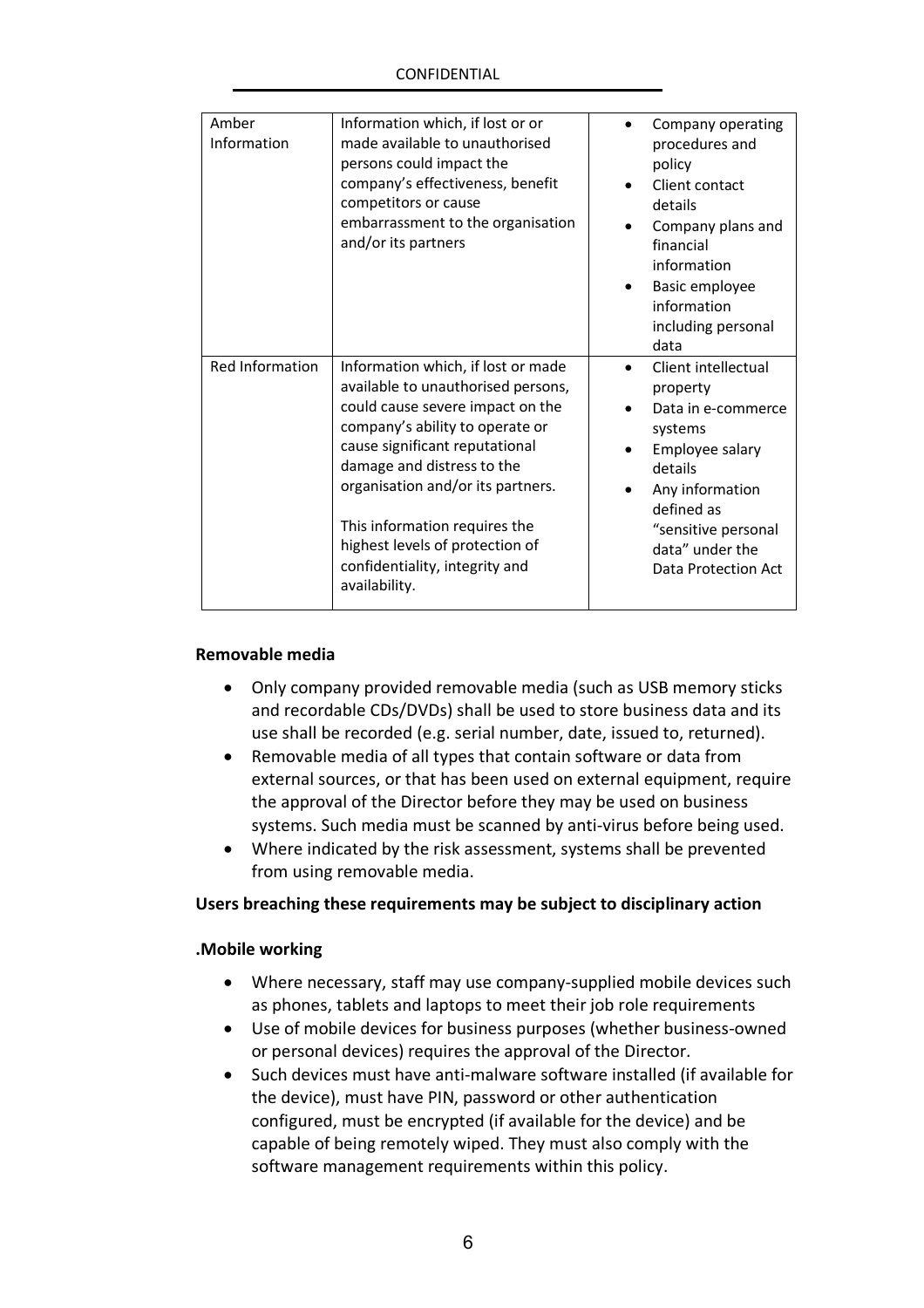Users must inform the Director immediately if the device is lost or stolen and business information must then be remotely wiped from the device.

#### **Personal devices / Bring Your Own Device (BYOD)**

- Where necessary, staff may use personal mobile phones to access business email. This usage must be authorised by the Director. The device must be registered in the asset records and must be configured to comply with the mobile working section and other relevant sections of this policy.
- No other personal devices are to be used to access business information

#### **Social Media**

- Social media may only be used for business purposes by using official business social media accounts with authorisation from the Director. Users of business social media accounts shall be appropriately trained and be aware of the risks of sharing sensitive information via social media.
- Business social media accounts shall be protected by strong passwords in-line with the password requirements for administrator accounts.
- Users shall behave responsibly while using any social media whether for business or personal use, bearing in mind that they directly or indirectly represent the company. If in doubt, consult the Director.
- Users breaching this requirement may be subject to disciplinary action.

#### **8. Physical and Environmental Management**

- In order to minimise loss of, or damage to, all assets, equipment shall be physically protected from threats and environmental hazards. Physical security accreditation should be applied if necessary.
- Systems shall be protected from power loss by UPS if indicated by the risk assessment.
- Systems requiring particular environmental operating conditions shall be maintained within optimum requirements.

#### **9. Computer and Network Management**

#### **Operations Management**

 Management of computers and networks shall be controlled through standard documented procedures that have been authorised by the Director.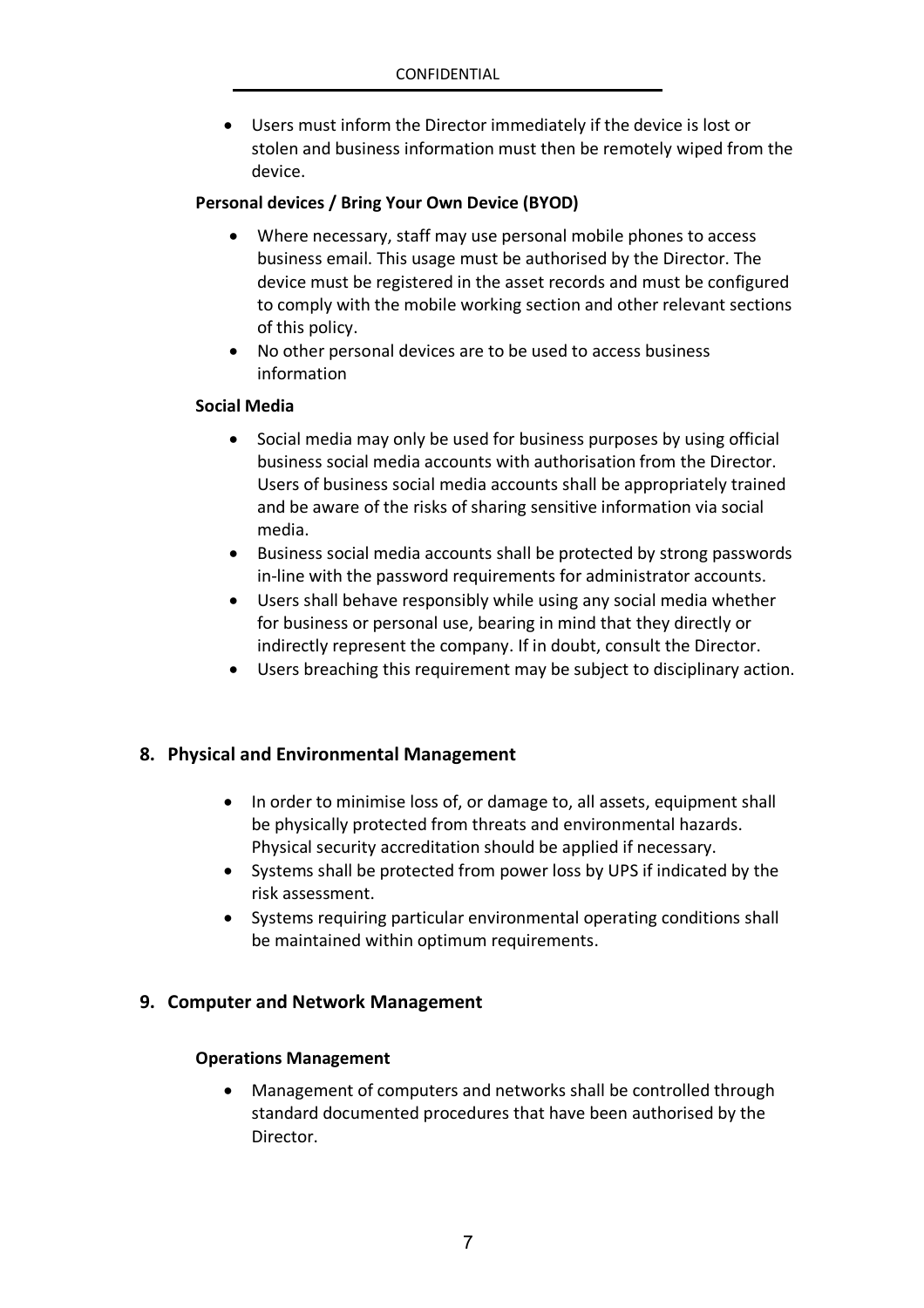#### **System Change Control**

 Changes to information systems, applications or networks shall be reviewed and approved by the Director.

#### **Accreditation**

- The organisation shall ensure that all new and modified information systems, applications and networks include security provisions.
- They must be correctly sized, identify the security requirements, be compatible with existing systems according to an established systems architecture (as required) and be approved by the Director before they commence operation.

#### **Software Management**

- All application software, operating systems and firmware shall be updated on a regular basis to reduce the risk presented by security vulnerabilities.
- All software security updates/patches shall be installed within 7 days of their release.
- Only software which has a valid business reason for its use shall be installed on devices used for business purposes
- Users shall not install software or other active code on the devices containing business information without permission from the Director.
- For the avoidance of doubt, all unnecessary and unused application software shall be removed from any devices used for business purposes.

#### **Local Data Storage**

- Data stored on the business premises shall be backed up regularly and restores tested at appropriate intervals (at least monthly).
- A backup copy shall be held in a different physical location to the business premises
- Backup copies of data shall be protected and comply with the requirements of this security policy and be afforded the same level of protection as live data.

#### **External Cloud Services**

 Where data storage, applications or other services are provided by another business (e.g. a 'cloud provider') there must be independently audited, written confirmation that the provider uses data confidentiality, integrity and availability procedures which are the same as, or more comprehensive than those set out in this policy.

#### **Protection from Malicious Software**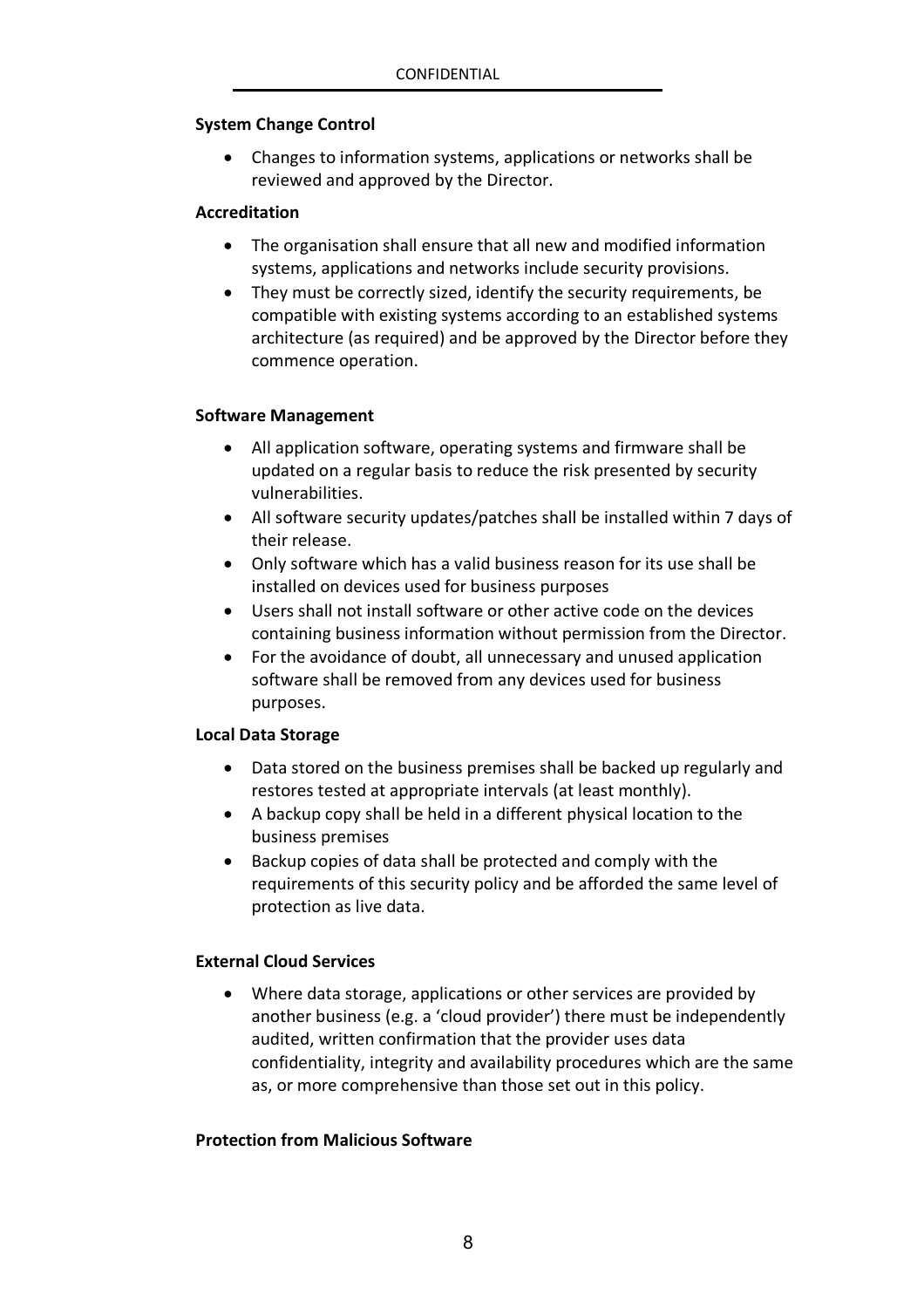- The business shall use software countermeasures, including antimalware, and management procedures to protect itself against the threat of malicious software.
- All computers, servers, laptops, mobile phones and tablets shall have anti-malware software installed, where such anti-malware is available for the device's operating system
- All anti-malware software shall be set to:
	- $\circ$  scan files and data on the device on a daily basis
	- o scan files on-access
	- o automatically check for, and install, virus definitions and updates to the software itself on a daily basis
	- o block access to malicious websites

#### **Vulnerability scanning**

- The business shall have a yearly vulnerability scan of all external IP addresses carried out by a suitable external company
- The business shall act on the recommendations of the external company following the vulnerability scan in order to reduce the security risk presented by any significant vulnerabilities
- The results of the scan and any changes made shall be reflected in the company risk assessment and security policy as appropriate.

#### **10.Response**

#### **Information security incidents**

- All breaches of this policy and all other information security incidents shall be reported to the Director.
- If required as a result of an incident, data will be isolated to facilitate forensic examination. This decision shall be made by the Director
- Information security incidents shall be recorded in the Security Incident Log and investigated by the Director to establish their cause and impact with a view to avoiding similar events. The risk assessment and this policy shall be updated if required to reduce the risk of a similar incident re-occurring.

#### **Business Continuity and Disaster Recovery Plans**

 The organisation shall ensure that business impact assessment, business continuity and disaster recovery plans are produced for all mission critical information, applications, systems and networks.

#### **Reporting**